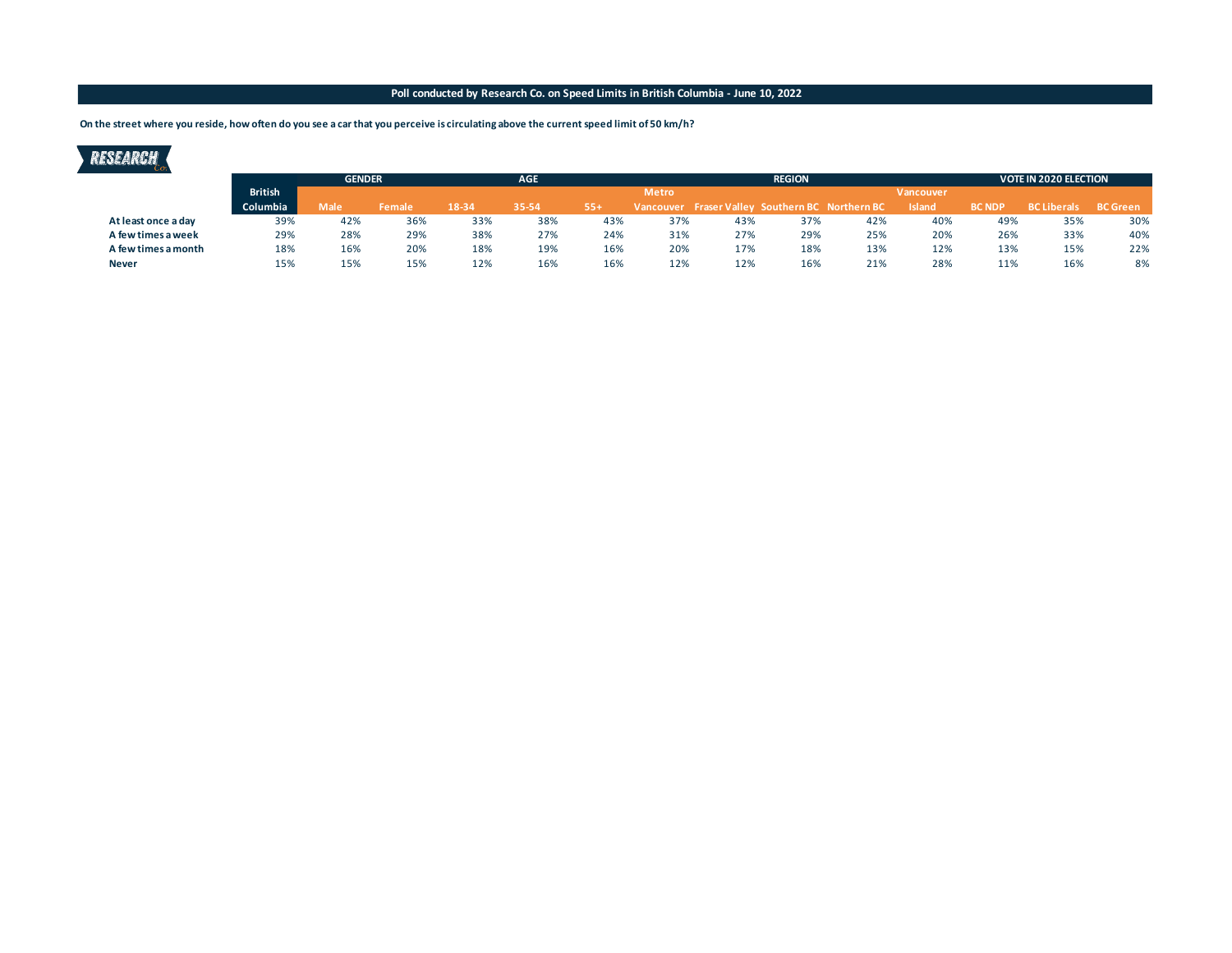#### **Poll conducted by Research Co. on Speed Limits in British Columbia - June 10, 2022**

As you may know, Vancouver City Council unanimously passed a motion to establish a pilot project that will see the speed limit reduced to 30 km/h on select residential streets in the city. All things considered, do you thi **good idea or a bad idea?**



|                 |                 | <b>GENDER</b> |        | <b>AGE</b> |       |       | <b>REGION</b> |                                                 |     |     |                  |               | <b>VOTE IN 2020 ELECTION</b> |                 |  |
|-----------------|-----------------|---------------|--------|------------|-------|-------|---------------|-------------------------------------------------|-----|-----|------------------|---------------|------------------------------|-----------------|--|
|                 | <b>British</b>  |               |        |            |       |       | <b>Metro</b>  |                                                 |     |     | <b>Vancouver</b> |               |                              |                 |  |
|                 | <b>Columbia</b> | <b>Male</b>   | Female | 18-34      | 35-54 | $55+$ |               | Vancouver Fraser Valley Southern BC Northern BC |     |     | Island           | <b>BC NDP</b> | <b>BC Liberals</b>           | <b>BC</b> Green |  |
| Very good idea  | 25%             | 25%           | 26%    | 22%        | 23%   | 30%   | 24%           | 27%                                             | 33% | 28% | 25%              | 33%           | 22%                          | 23%             |  |
| Good idea       | 47%             | 43%           | 50%    | 56%        | 48%   | 39%   | 47%           | 47%                                             | 51% | 49% | 41%              | 48%           | 46%                          | 52%             |  |
| <b>Bad idea</b> | 13%             | 15%           | 12%    | 12%        | 13%   | 16%   | 14%           | 11%                                             | 8%  | 11% | 19%              | 10%           | 17%                          | 12%             |  |
| Very bad idea   | 5%              | 8%            | 3%     | 3%         | 7%    | 6%    | 6%            | 7%                                              | 2%  | 7%  | 2%               | 2%            | 8%                           | 6%              |  |
| Not sure        | 9%              | 9%            | 9%     | 7%         | 9%    | 10%   | 9%            | 8%                                              | 6%  | 6%  | 13%              | 7%            | 8%                           | 7%              |  |